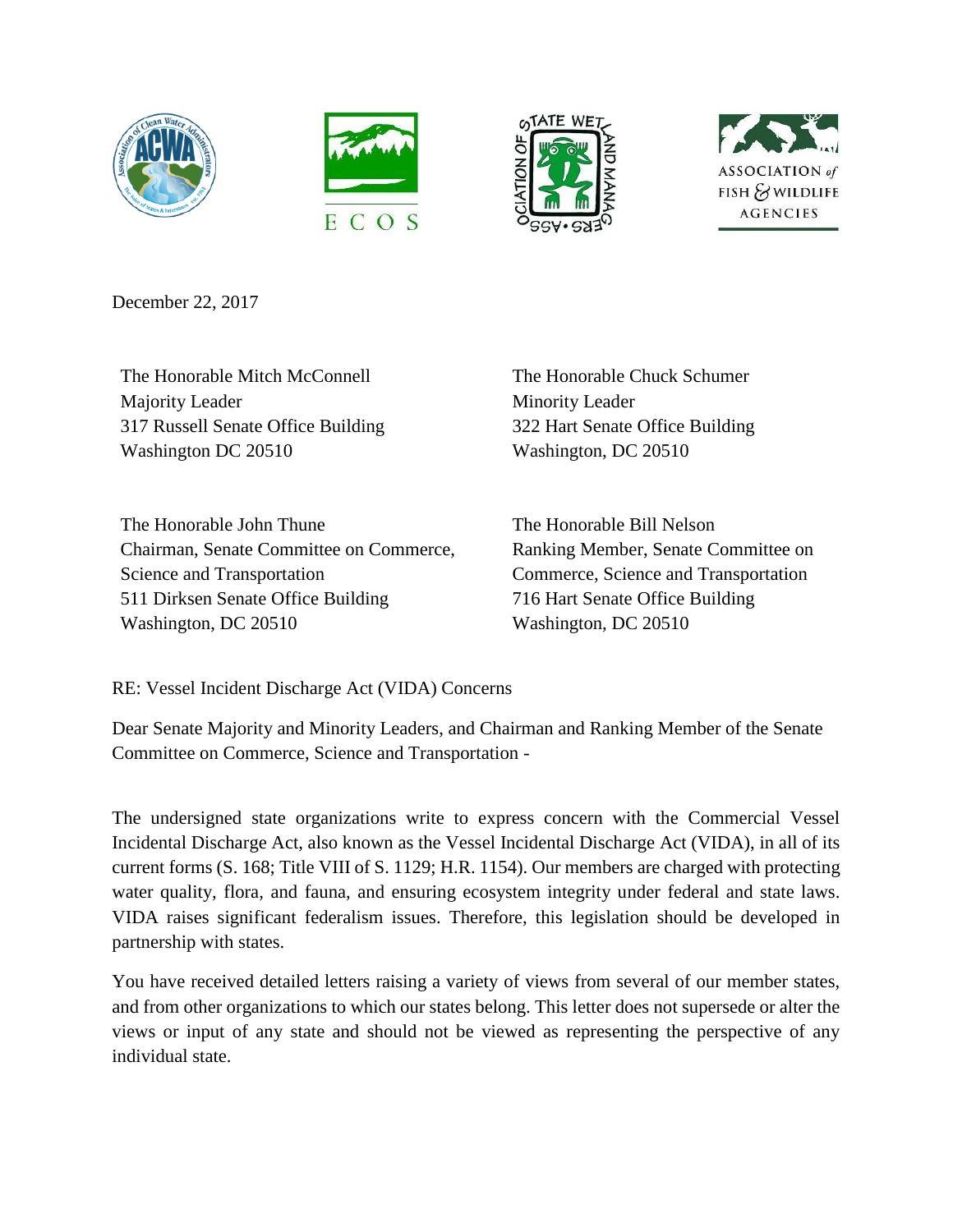VIDA preempts state authorities to protect state waters from harmful invasive species and water pollution discharged from vessels. As written, VIDA will erode state's ability to protect local water systems and will have adverse consequences on water quality, public drinking water sources, and sensitive aquatic resources.

VIDA would exempt up to  $140,000$  vessels<sup>1</sup>, from the existing body of federal and state invasive species and water pollution laws that currently apply to 31 categories of incidental discharges, most of which predate the U.S. Environmental Protection Agency's (EPA's) 2008 and 2013 Vessel General Permits. VIDA seeks to expand this list of incidental discharges and, if enacted, will allow toxic metals, algal and biotoxins, invasive species, greywater, and other chemical pollutants to be discharged without control from vessels into our nation's waters.

In addition to the Clean Water Act exemptions contained within VIDA, the language also seeks to preempt state authority under the Nonindigenous Aquatic Nuisance Protection and Control Act of 1990 (NANPCA) (16 U.S.C. §§ 4701-4751), as amended by the National Invasive Species Act of 1996 (NISA). NANPCA recognizes that states and the federal government must work together to effectively prevent the introduction and spread of aquatic invasive species. NANPCA preserves states' rights "to adopt or enforce control measures for aquatic nuisance species." 16 U.S.C. § 4725. State regulations protected under this savings clause would be eliminated by the language found in VIDA, which seeks to preempt the authority of states to address commercial vessel pollution and expressly supersedes NANPCA.

Our organizations recognize the importance and national economic contributions of the shipping industry, and the need to ensure streamlined, clear, and effective regulations. We are interested in participating in discussions with all stakeholders and you on legislation that will improve the current federal regulatory regimes, separately overseen by the Coast Guard and EPA, for ballast water and other discharges incidental to the normal operation of a vessel while also respecting state's rights and roles to advance clean and safe water around the nation. As written, VIDA's transfer of regulatory authority would result in a large step backwards in water quality protection. Accordingly, we recommend that Senate leadership move to strike Title VIII, the Vessel Incidental Discharge Act, from S. 1129, and reject the inclusion of similar language in any other legislation moving forward until the Committee and Senate leadership more thoroughly evaluate the federalism concerns raised by this language.

We look forward to engaging with you on this important matter.

l

<sup>1</sup> U.S. Environmental Protection Agency, Office of Water, EPA 833-R-10-005, *Study of Discharges Incidental to Normal Operation of Commercial Fishing Vessels and Other Non-Recreational Vessels Less than 79 Feet* (2010).